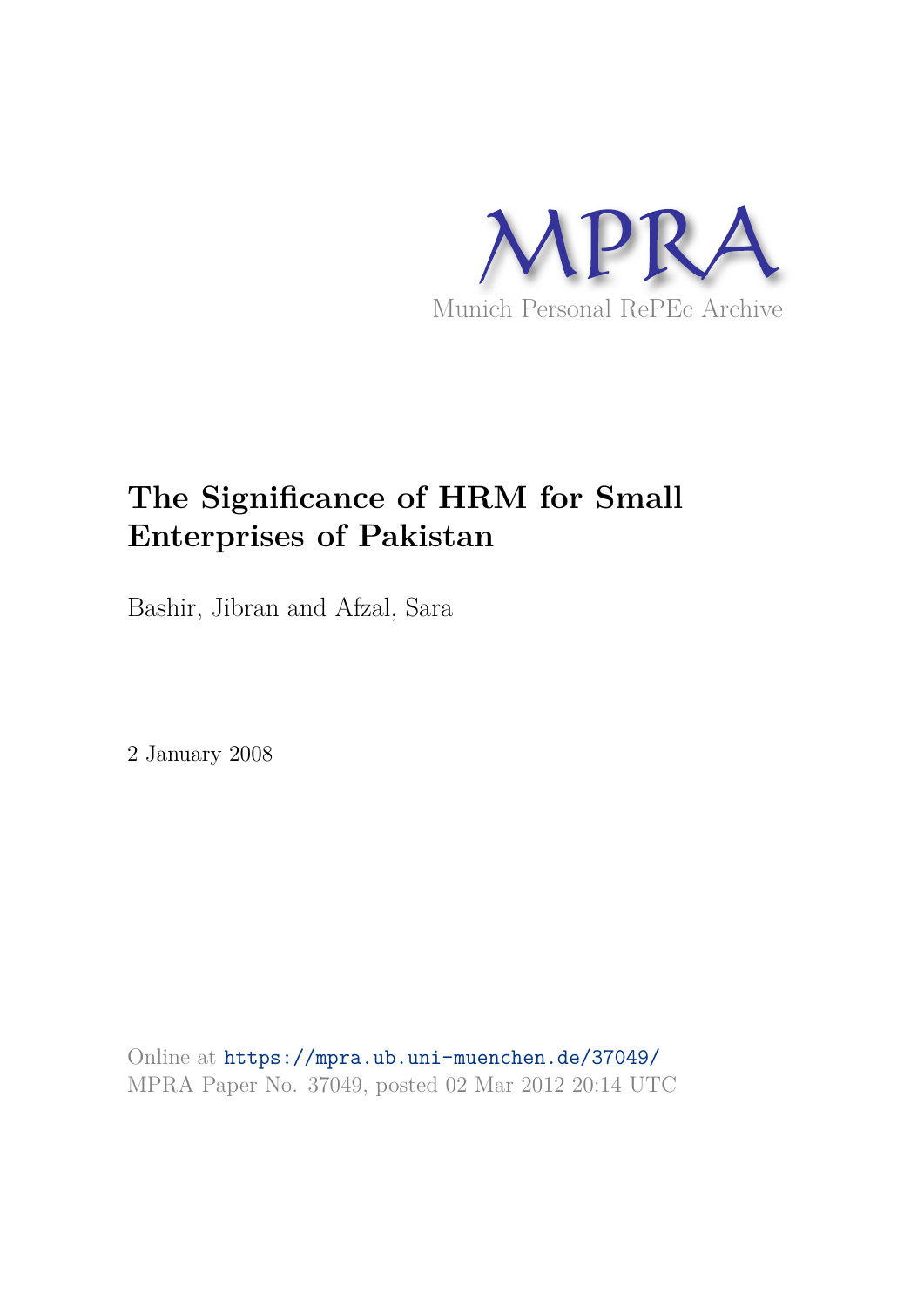## *"The Significance of HRM in Small Enterprises of Pakistan"*  **(A Theoretical Research)**

**Authors:** 

**Jibran Bashir Sara Afzal** 

*Declaration: This paper was presented in International conference on management arranged by COMSATS. This paper has been published in Conference Proceedings. Copy Rights of this paper are reserved by COMSATS. The paper is being shared by the authors only for learning purposes.*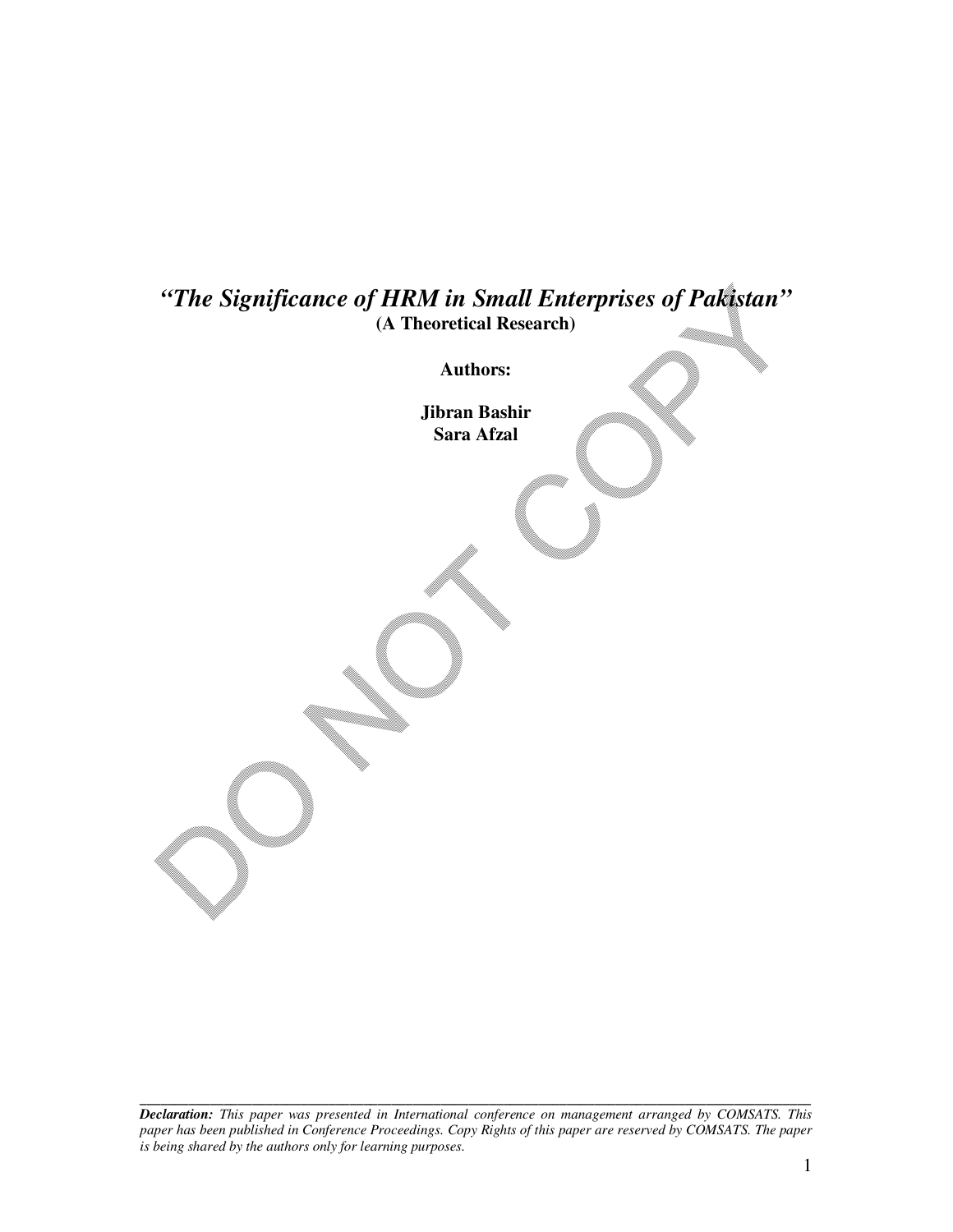## *"The Significance of HRM in Small Enterprises of Pakistan"*  **(A Theoretical Research)**

## **Abstract:**

Human resource management practices have become the de facto standard for almost all large organizations. Today's organizations consider human resource management as an all inclusive practice and view it playing vital role in their development. However, the significance of HRM practices in small enterprises is not yet fully realized and only a handful researches are done so far on HRM practices (Heneman & Berkley, 1999). This paper suggests the imperative role of HRM Function in small enterprises of Pakistan. The propositions made on the basis of literature review in order to emphasize this research are; firstly; HRM practices are likely to be significant for the survival of small enterprises. Secondly; because of this essential role of HRM for the survival of small enterprises, it is also likely to be vital for their growth. Thirdly; it is suggested that HRM practices, if implemented in early stages of the organizational life cycle of small enterprises, are likely to curtail down the unhealthy resistance to change by the old incumbents of organization.

#### **Key Words:** HRM Practices, Small Enterprises

#### **Introduction:**

Human Resource Management plays a vital role in the sustainability and growth of the organizations. It generates a formal management system in shape of proper policies and procedures, organizational structures, employment relations and execution of various HRM functions (e-g recruitment & selection, Performance and compensation

*Declaration: This paper was presented in International conference on management arranged by COMSATS. This paper has been published in Conference Proceedings. Copy Rights of this paper are reserved by COMSATS. The paper is being shared by the authors only for learning purposes.*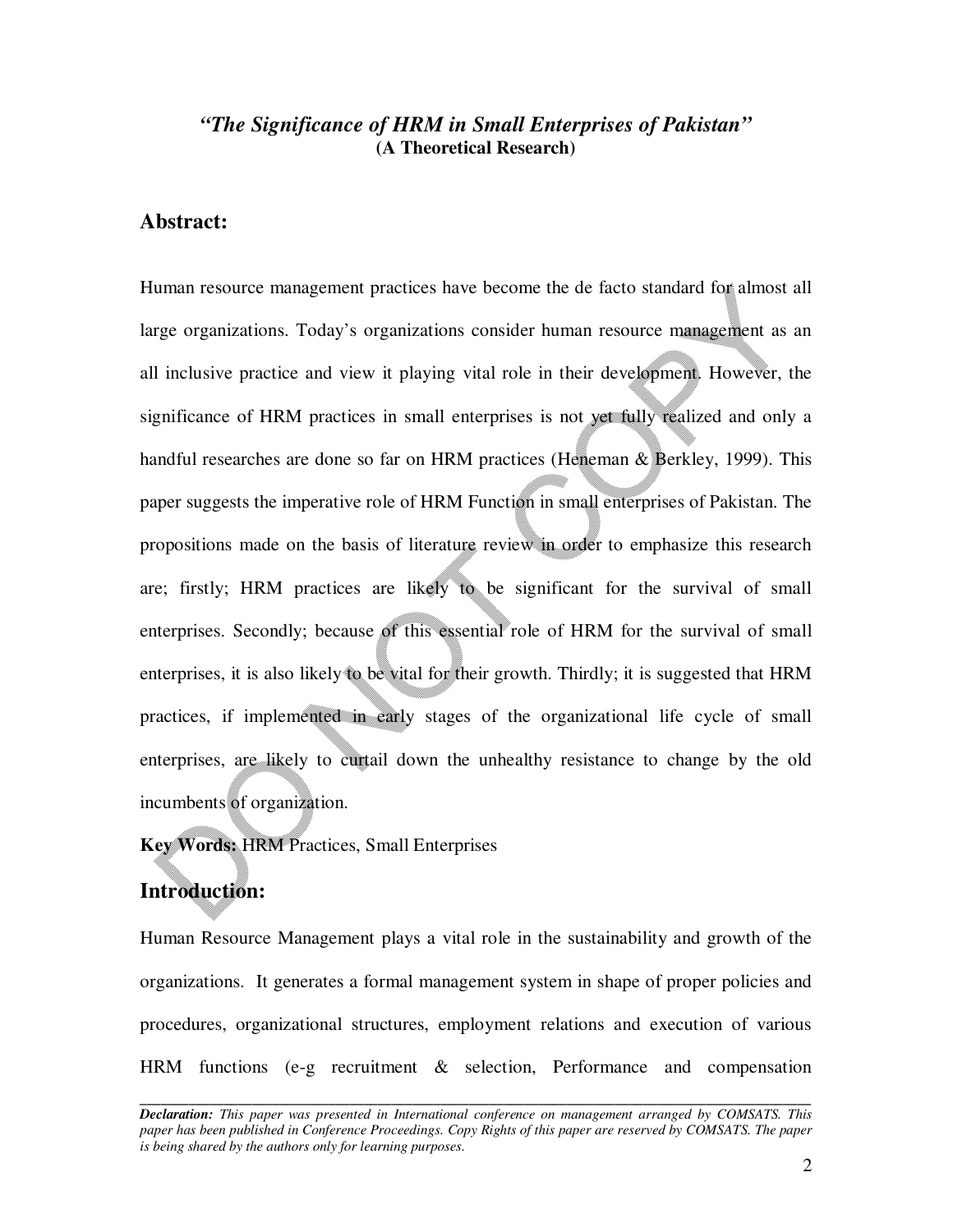management etc.). All the said practices can manage and organize the employees of any enterprise.

The lack of information about human resources in small enterprises is problematic for theory, research, and practice. Current human resource theory is often developed and tested in large organizations. Hence little is known about the extent to which the theory extends to smaller entrepreneurial organizations. This is problematic given that a critical component of sound theory is the description of those circumstances, such as organizational size and structure that serve as boundary conditions to the theory (Heneman, Tansky & Camp: 2000). To the most of our knowledge, till now, research in HRM, has been conducted in the context of large organizations, whereas, the smaller organizations receive a nominal mention in the mainstream HRM discussions despite the fact that small enterprises in most countries contribute towards employment (Bawa, Jantan & Ali: 2001). Bacon (1996) also reports that small firms have traditionally been neglected in the academic literature in general. Hornsby and Kuratko (2003) found that there are no studies about the relationship between HRM and the success of small enterprises. This gap generates the need of more and more academic research in this area with special focus on HRM practices and their role in the firm development and success. This paper discusses the importance of HRM in the sustainability and growth of small enterprises and along with it the importance of these practices in small Pakistani firms.

### **Human Resource Management & its Practices:**

"Human Resource Management (HRM) has been defined as the process of attracting, developing and maintaining a talented and energetic workforce to support organizational mission, objectives, and strategies. (Kok, Thurik & Uhlaner: 2003). The traditional

*Declaration: This paper was presented in International conference on management arranged by COMSATS. This paper has been published in Conference Proceedings. Copy Rights of this paper are reserved by COMSATS. The paper is being shared by the authors only for learning purposes.*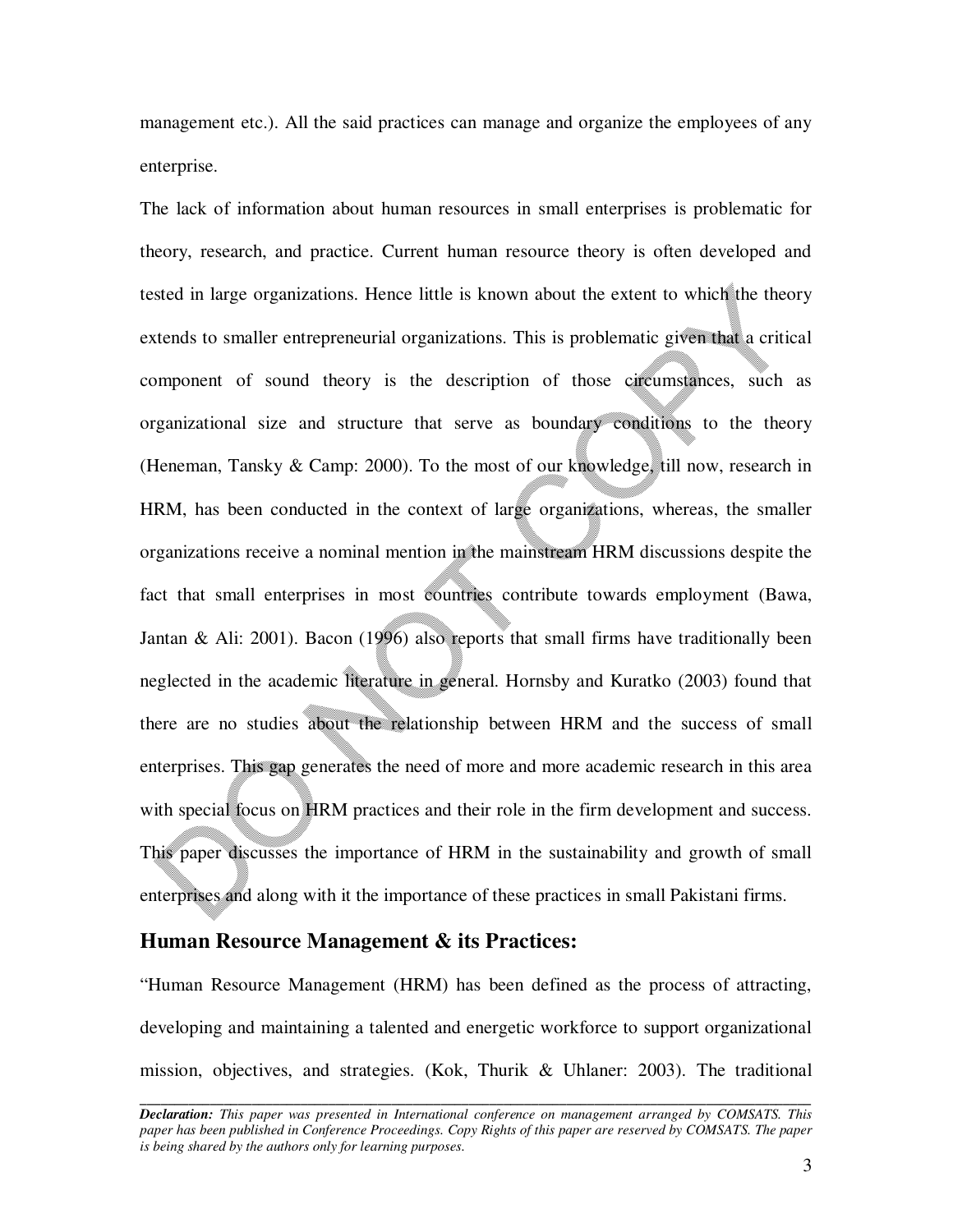understanding of HRM focused on managing, measuring and controlling organization's workforces. Tactical or technical HRM includes selection testing, training, performance measurement and administration of benefits. However a second dimension of HRM activities: strategic HRM includes employee participation and empowerment, communication, team based work design, and development of managers of the organization. Thus the human resource system that is based on commitment is focusing on the psychological links between organizational and employee goals, and is also associated with higher involvement in managerial decisions, participation, providing training and rewards. Moreover a human resources system that is based on control focuses on directly monitoring and rewarding employee behavior or the specific outcomes of that behavior. (Arthur: 1994)

The HRM practices include recruitment and selection, training, performance appraisal, development of human resource (HR) policies, and maintenance of HR records (Kotey & Slade: 2005). The previous research suggests that HRM Practices increase productivity by increasing employee skills and motivation. Moreover, HRM practices contribute to business objectives through strategic innovation or technical competence. (Huselid, Jackson, & Schuler: 1997). "Effective HR Practices are becoming increasingly important in the modern "knowledge-based" economy as companies face the double challenge of the need for more highly trained employees coupled with the shortage of qualified labor. These challenges coupled with the third trend toward smaller firms in general, reinforce the need for effective HRM Practices in the small firms" (Kok, Thurik & Uhlaner: 2003). HRM practices - usually - can vary with the size of the company, and can be quite different between large and small businesses. The success of a small business, in

*Declaration: This paper was presented in International conference on management arranged by COMSATS. This paper has been published in Conference Proceedings. Copy Rights of this paper are reserved by COMSATS. The paper is being shared by the authors only for learning purposes.*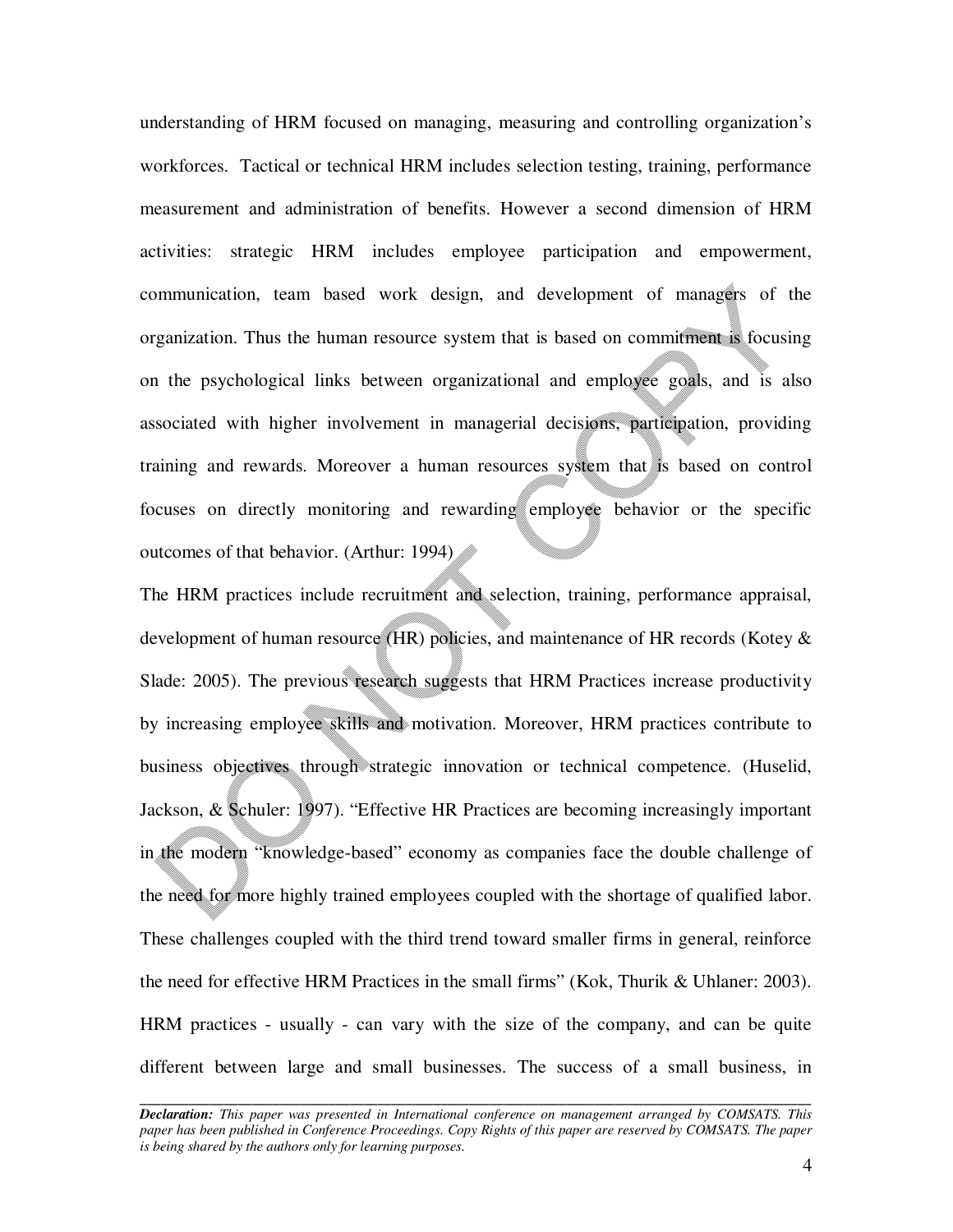particular, can depend heavily on its human resource management practices (Perumalla: 2000)

#### **Small Enterprises:**

Small businesses are an important part of the economic system of a country (Peterson, Kozmetsky & Ridgway: 1983). There is no precise definition of what constitutes a small business for two main reasons. Firstly, there is no single measure of size that would suit the purpose of all those concerned to identify small businesses. Measures could include asset base, sales turnover or number of employees. The second problem is that the upper limit of what constitutes a small business is different in different countries (Gilbert, Jones: 1998).

In the context of business environment in a country like Pakistan; a small enterprise entity is defined as a business with an initial investment in productive assets (not including land and building) ranging between Rs. 2-20 million and employing between 10-35 employees (SMEDA Definition). According to The Federal Bureau of Statistics of Pakistan, a small enterprise is one which has less than a total of 10 employees.

## **HRM in small enterprises:**

Basic confusion in managing small business is their ability to have a clear cut organizational structure and to incorporate training and development as an integral part of their managing system. Reorganization of small business with separate departments and clear cut reporting structure is necessary. This management technique is suitable for a small business that has expanded and decentralized fully (Singh, Pathak, Kazmi, Sharma & Terzioviski: 2007). Employees in small firms are the key factor distinguishing

*Declaration: This paper was presented in International conference on management arranged by COMSATS. This paper has been published in Conference Proceedings. Copy Rights of this paper are reserved by COMSATS. The paper is being shared by the authors only for learning purposes.*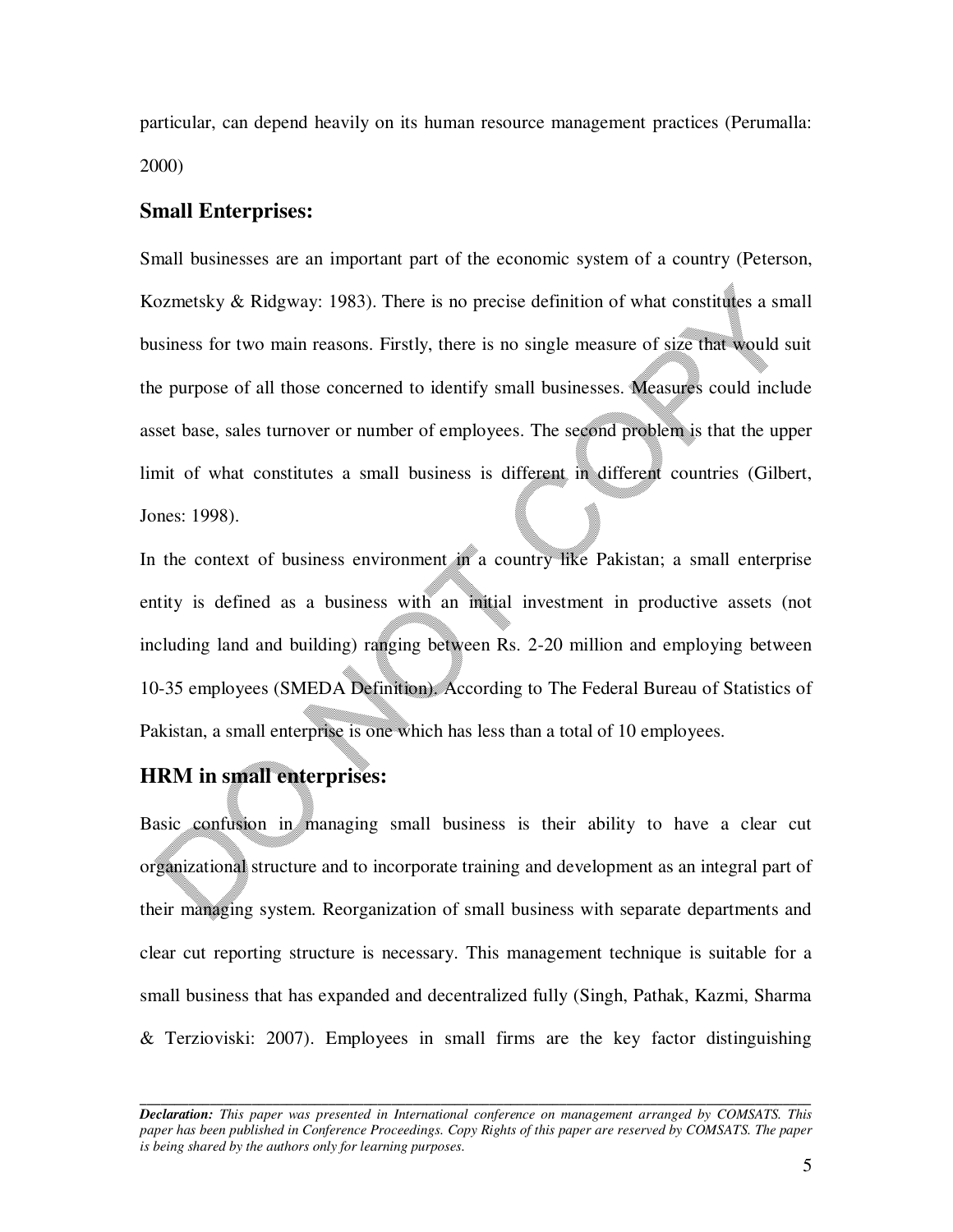successful from unsuccessful ventures. A well-motivated, highly skilled workforce is considered important as a determinant of a small firm's ability to remain competitive in the modern business environment (Hornsby, Kuratko: 2003). Employee effectiveness might be even more important in small companies compared to bigger companies (Mulhern: 1995). The employees become effective when they possess a disciplined behavior. Thus in smaller firms the discipline is more vital than in large firms, as each employee is supposed to be a crucial link for a smaller firm. Each employee could interact with all other employees, with customers, or with the limited resources of the firm. Misbehavior or inadequate performance by one employee then, has a negative impact on all other employees and ultimately it has adverse affects on the performance of the firm (Gulbro, Tucker: 1993). In order to become competitive through skilled and disciplined employees in small enterprises, various HRM Practices e.g. training, orientation, job descriptions, could make a long run contribution (Schuler: 1987). The practice of effective HR management is one that small businesses need to develop and improve as they expand and grow. In many cases, the small businesses handle the HR functions since they are usually limited when the firm employs only a few people. But there are numerous businesses that are categorized as "small" that employ a large number of people and need effective HR policies for their workforce (Hornsby, Kuratko: 1990). Formalization and modernization of HRM functions and practices of small firms lead to lower costs and greater employee productivity (Gulbro, Tucker: 1993).

## **HRM for the survival of Small Enterprises:**

Many hopes and expectations are connected with the development of the concept of small enterprises, but these hopes are justified only if these small businesses survive. But most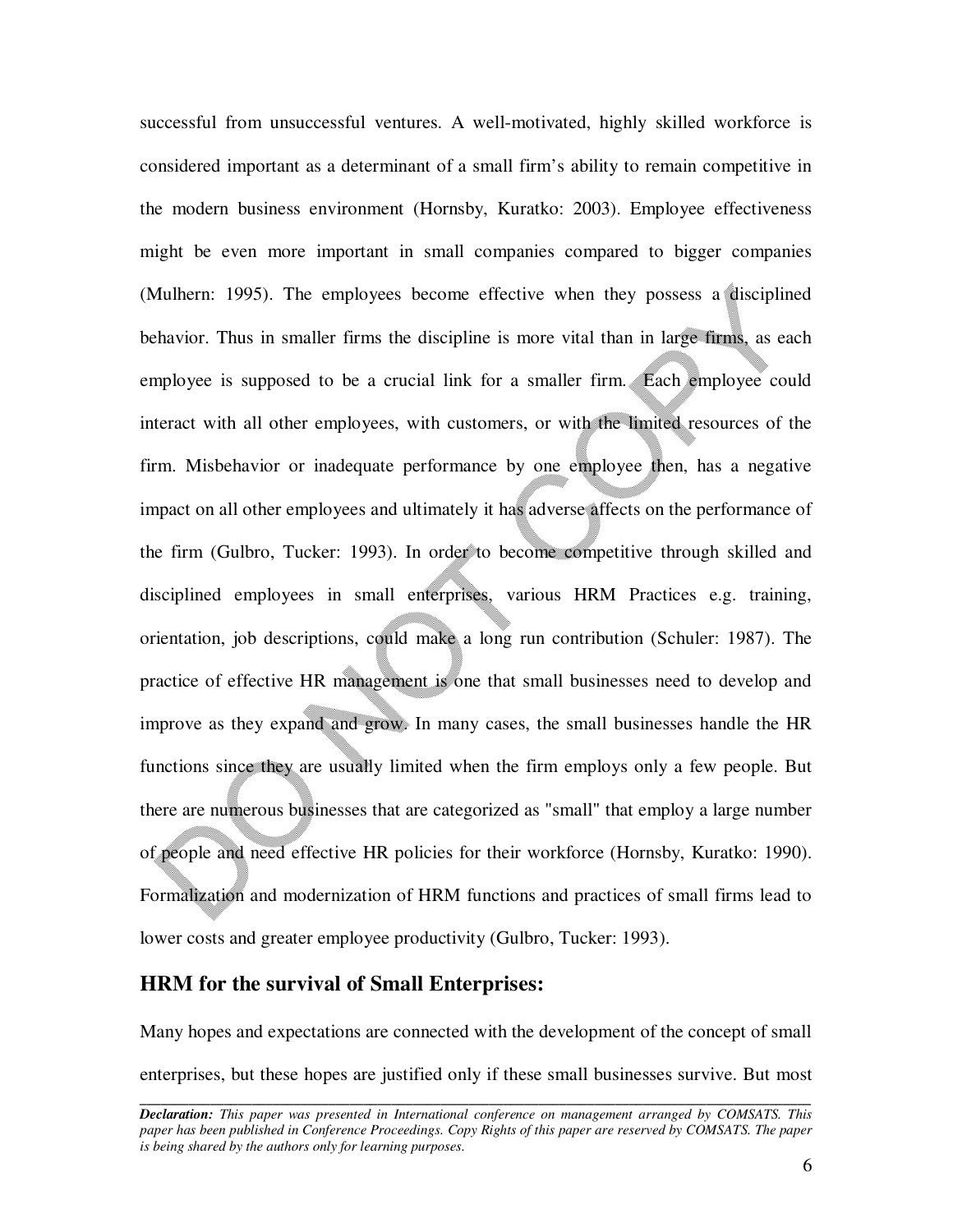empirical evidence shows that a high proportion of new business organizations fail within a short time. Three groups of factors that affect the survival chances of new and small enterprises have been extracted from previous research: (1) individual characteristics of the founder; (2) attributes, structural characteristics, and strategies of the business itself; and (3) conditions characterizing the environment of small firm. (Bruderl, Preisendorpher & Ziegler: 1992)

Peterson, Kozmetsky and Ridgway (1983) stated that small businesses are perceived to be the heart and soul of the enterprise system of any country. Failure rates of small businesses, however, are at an all-time high. Even though the number of failures among small businesses is increasing, relatively little empirical research has addressed the general causes of small business failure. However, in their study they found that the most frequently cited cause of small business failures was "lack of management expertise." They further argue that according to their research the single most frequently cited suggestion for reducing small business failures was "increased management education." Hence, it would appear that a program of hands-on management education would be a first step in reducing the failure rate among small businesses. Hornsby  $\&$  Kuratko (2003) quote that each year there are a large number of failures in smaller firms where managerial incompetence is reported as the major underlying cause. One specific area of managerial incompetence that is frequently cited concerns the handling of employee issues. Included here are ineffective recruitment of personnel, inappropriate selection, poor or nonexistent training, lack of benefits, lack of incentives, inequitable compensation and weak or nonexistent performance appraisal.

*Declaration: This paper was presented in International conference on management arranged by COMSATS. This paper has been published in Conference Proceedings. Copy Rights of this paper are reserved by COMSATS. The paper is being shared by the authors only for learning purposes.*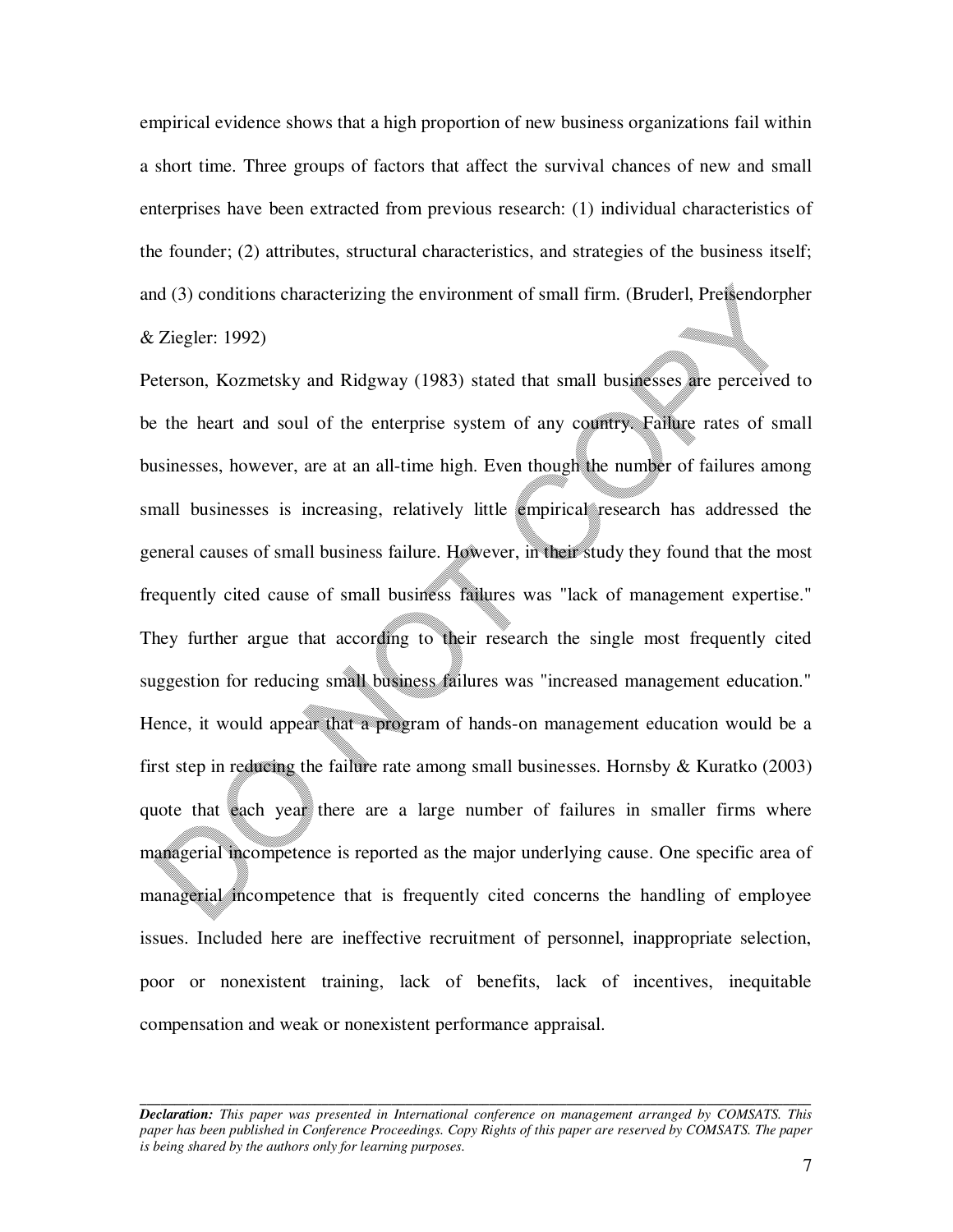After the conception and development of a firm through invention and development of a product / service or technology, where all activities are decided by the entrepreneur, the firm needs to expand its number of employees in order to sustain its business. So it must create structures and task systems beyond product development; so that the new recruits could be managed properly and work effectively. Thus the effective management of human resources is the key to survival for smaller enterprises (Marlow & Patton: 1993).

If small firms are creating new jobs and hiring new employees, then one of place to begin would be in the area of Human resource management. HRM also has value because it provides an interface between an owner and the firm's current employees. Thus the ability to find and keep good employees, to interact with employees, and to create a climate for their performance could have a positive impact on survival of the firm (Kilmann: 1990). Small enterprises need to devise suitable methods to gain a competitive edge in the effective management of human resources in order to succeed in the global business environment, as this is essential for their survival (Bawa, Jantan & Ali: 2001). For small firms to survive, their owners will have to improve their recognition of the value of practices that could have a positive influence on employee performance. That would especially include human resource management practices, since these practices have been shown to have an impact upon employee performance (Foulkes: 1980). HRM practices have been said to produce a climate of trust and confidence that contributes to long-run firm effectiveness and efficiency. The practices relating to employees (HRM Practices) would thus be important to the firm's survival (Huselid: 1994). Schuler (1987) explains that training and job descriptions are such formal practices that could make a valid contribution to the survival of a small firm, and if promotion from within were to be

*Declaration: This paper was presented in International conference on management arranged by COMSATS. This paper has been published in Conference Proceedings. Copy Rights of this paper are reserved by COMSATS. The paper is being shared by the authors only for learning purposes.*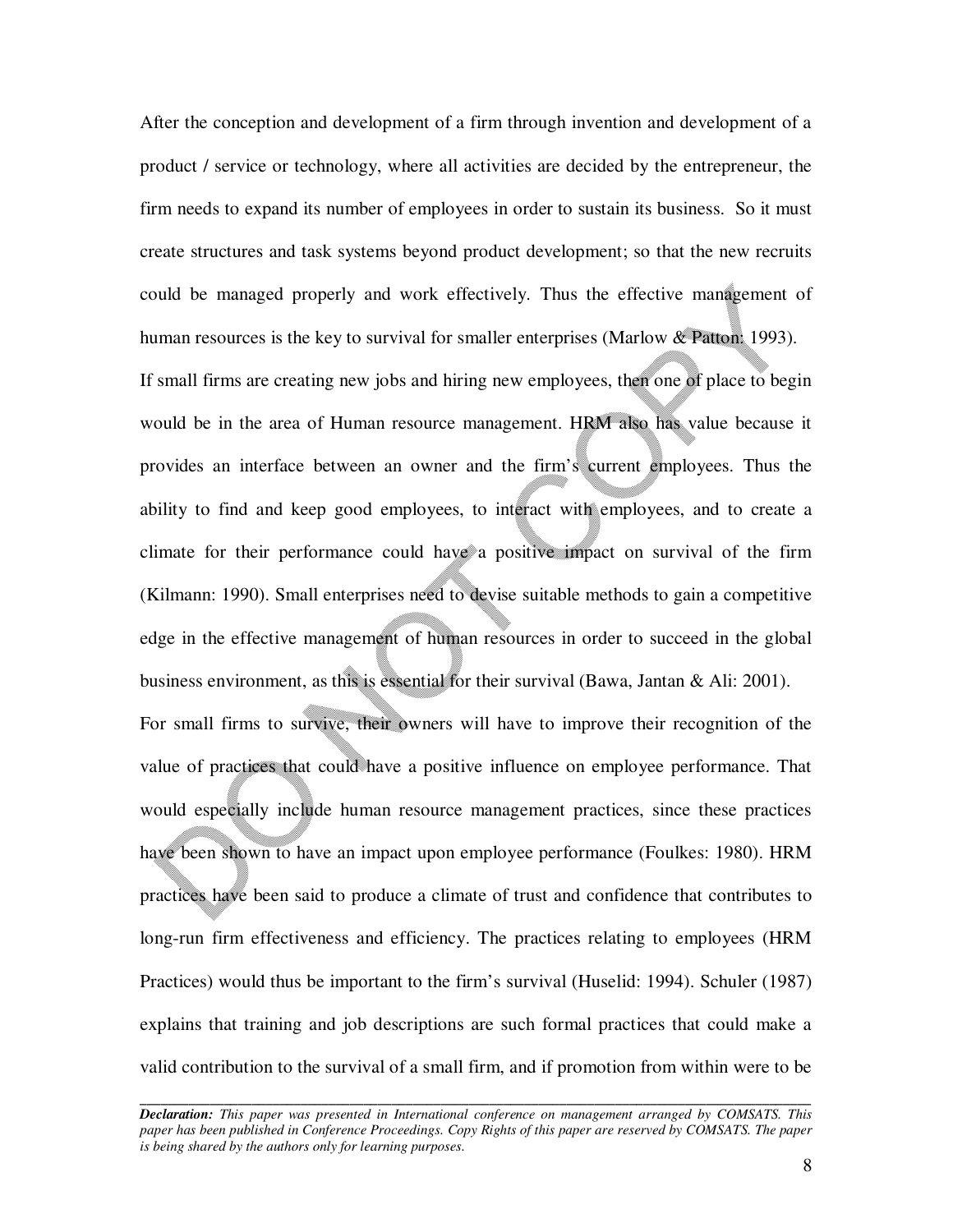a successful practice, training and preparation of employees would be needed and should also be rated as an important HRM practice. Promoting employees who are unprepared for their jobs would not help small firms survive.

Formal HR Policies and procedure regarding recruitment of talented staff is also vital for the small firm's survival. (Kotey & Slade: 2005). Adler and Borys (1996) in one of their studies on small firms recommended the increased role of formal policies and procedures in order to reduce the employee job stress and to enhance the employee commitment.

Hence it is suggested that in order to survive in the modern business world the implementation of HRM practices is imperative for small enterprises. The HRM and its practices required for survival – at start of the organization - may include proper organizational structure (organogram), proper job descriptions of employees, recruitment and selection, training and development, performance appraisal, employee records, attendance and payroll management. Digging further into its roots, we can say that formal HRM is also necessary for survival of the small firm, because a sustainable HR system is necessary to attract and retain good Human resources to the firm, as the established systems within a firm will also give a sense of security to the employees. In the absence of a proper system in the organization, people recruited would be difficult to manage and retain as well; and failure to keep the smart employees in the initial stages of a small firm result in the failure of the firm. Likewise, in support of the literature cited above, our first proposition is;

**Proposition # 1:** *HRM practices are significant for the survival of small enterprises.* 

*Declaration: This paper was presented in International conference on management arranged by COMSATS. This paper has been published in Conference Proceedings. Copy Rights of this paper are reserved by COMSATS. The paper is being shared by the authors only for learning purposes.*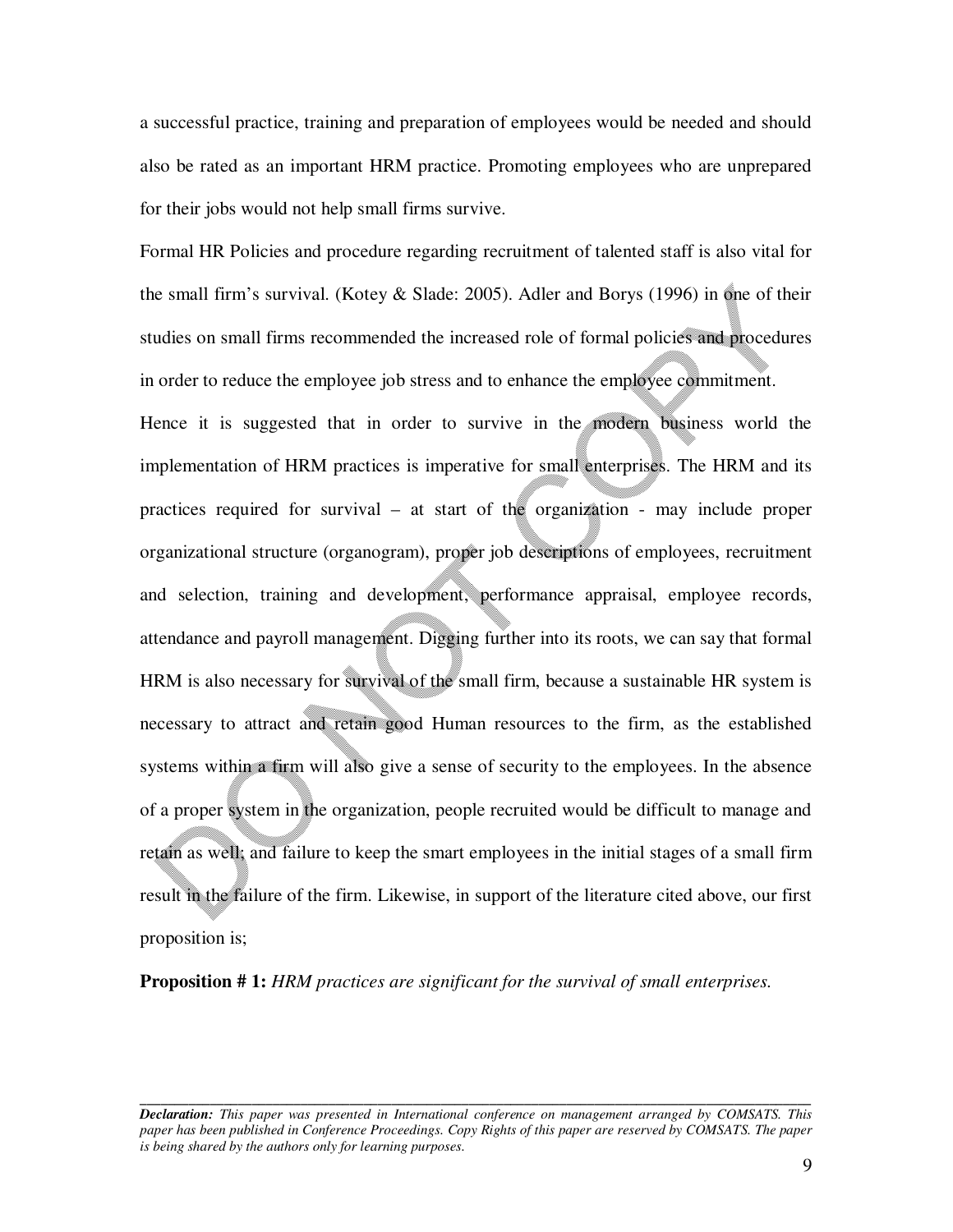### **HRM for Growth of Small Enterprises:**

Growth of a small enterprise is characterized by high growth in both sales and number of employees. It is a stage where the hierarchy and functional specialization development of the firm takes place (Dr. Liao: 2006). To achieve success and growth and viability, a firm would need employees that could be productive and would be committed to helping the organization succeed (Kilmann: 1990). It has been said that, for a firm to grow and add jobs, the owner must develop internal systems, delegate authority, and formalize management practices (Baumback: 1988). The HRM practices like development of human resource (HR) policies, recruitment and selection, training, performance appraisal, and maintenance of HR records are those areas of human resource management which are prone to increased formalization with firm growth (Kotey & Slade: 2005).

Theoretically human capital (skills knowledge and experience that helps in the tasks of getting one's work done) acts as a resource to a small firm. It makes business owners / employees more efficient in doing their work, which results in business growth and success (Bruederl, Preisendoerfer & Ziegler: 1992). At the same time, effective human resource management practices have been shown to be an integral part of the success of small enterprises (Hornsby & Kuratko: 1990).

Human resources are essentially important and an optimal utilization of skills and knowledge increases small business growth. Thus, one can improve the probability of success by increasing human capital in a firm and by developing and utilizing human resources. So human resources are important factors producing changes in growth of small enterprises (Rauch, Frese & Utsch: 2005). Just as a Chinese proverb suggests that "if you wish to grow something for a season - grow mangoes; if you wish to grow

*Declaration: This paper was presented in International conference on management arranged by COMSATS. This paper has been published in Conference Proceedings. Copy Rights of this paper are reserved by COMSATS. The paper is being shared by the authors only for learning purposes.*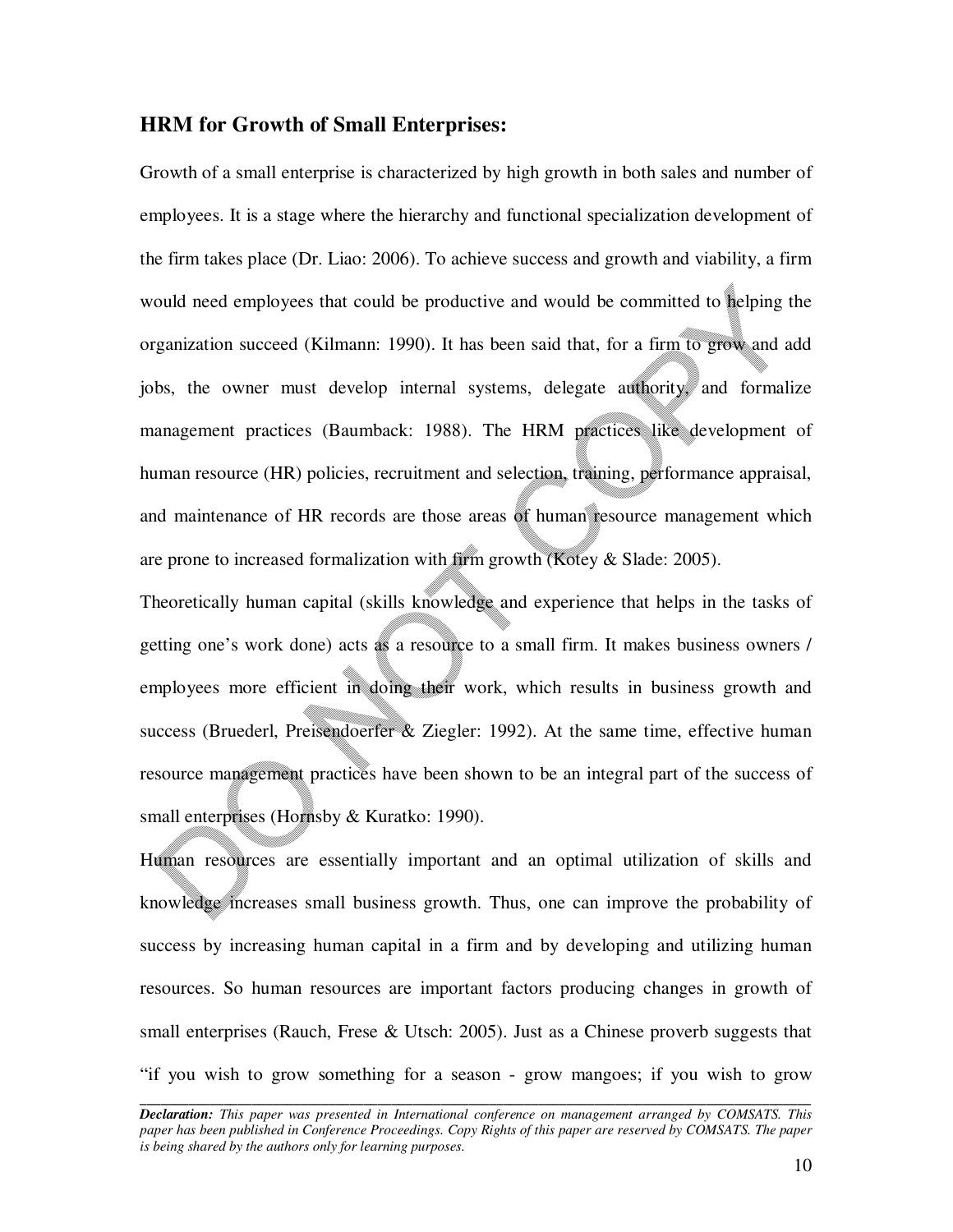something for a year - grow rice; but, if you wish to grow something for a life time grow man power." A firm therefore should focus on the best and maximum utilization of human resources in the organization in order to grow. So building upon the argument that has been developed above, our second proposition is;

**Proposition # 2:** *Because of the essential role of HRM for the survival of small enterprises, it is also vital for their growth.*

### **HRM in early stages of Small Enterprises:**

Organizational Life Cycle (OLC) models are numerous and they vary widely on a number of features, including the actual number of stages. Usually, the typical OLC model includes birth, growth, maturity, and sometimes decline. According to OLC models, an organization must move through one stage before proceeding to the next. There may be as much variation within broad categories of such models as there is between categories. For example, the OLC is typically described as static and deterministic. However, OLCs may differ in the number of stages they have, the degree to which progress through a particular sequence of stages is seen as essential for organizational effectiveness, and the degree to which the model is sensitive to environmental forces. Not only is there wide variability among these change model categories, but a given change model may sometimes just as easily fall into one category as another. (Milliman, Glinow & Nathan: 1991)

Organizational life cycle (OLC) research shows the evidence that firms change over time. OLC has been classified into four stages: entrepreneurial (conception and development), collectivity (structures and task systems), Growth (formalization and control), and Stability (elaboration of structure). The Entrepreneurial stage involves the invention and

*Declaration: This paper was presented in International conference on management arranged by COMSATS. This paper has been published in Conference Proceedings. Copy Rights of this paper are reserved by COMSATS. The paper is being shared by the authors only for learning purposes.*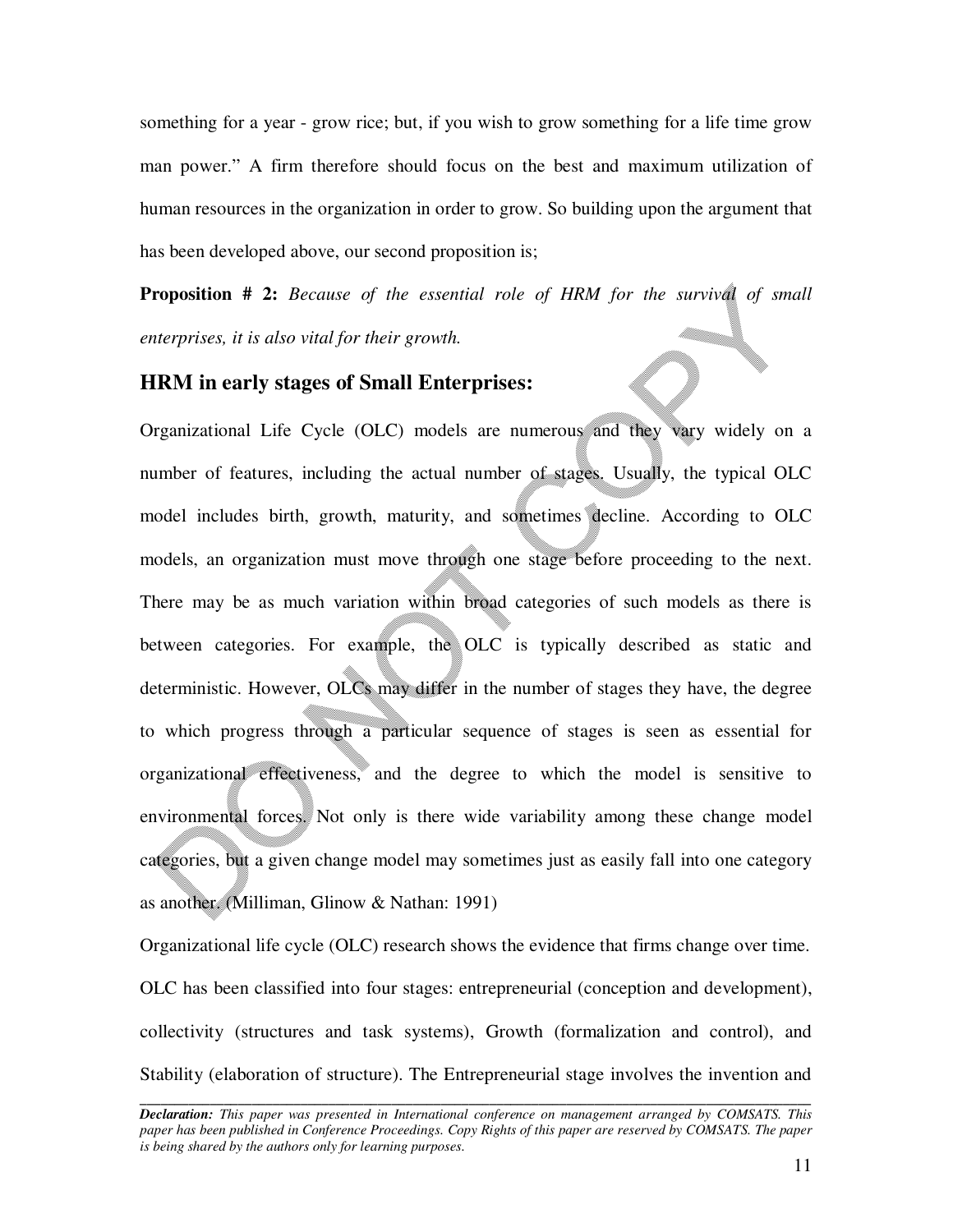development of a product or technology. Structure and formal procedures are virtually nonexistent in this stage, and all activities are decided by the entrepreneur. The second stage, collectivity stage, must create structures and task systems beyond product development. The third stage, growth stage, is characterized by high growth in both sales and number of employees. A hierarchy and functional specialization development takes place in this phase. The fourth stage, stability stage, concentrates on developing nextgeneration products, establishing a market position, and seeking other growth opportunities. Each stage would manifest integral complementarities among variables of environment, strategy, structure and decision making methods. Organizational growth and increasing environmental complexity would cause each stage to exhibit certain significant differences form all other stages along these four classes of variables (Dr. Liao: 2006).

Dr. Liao (2006) further explains that the characteristics of an organization vary from early to late life-cycle stage. For a firm in early stage, the organization is in its infancy. Creativity is high. Goals tend to be ambiguous. Communication and structure within the organization remains essentially informal. In contrast, for a firm in late stage, formal rules and procedures are imposed. The organization structure becomes more complex and elaborated. We can see from the findings, the effect of fit between early stages of organizational life cycle and HRM do exist.

Firms at their initiation must be associated with higher levels of HR practices. It is likely because newer firms have the chance to introduce new practices without having to worry about the baggage of those deeply entrenched practices which would be difficult for employees to leave at the later stages of organizational life cycle (Bawa, Jantan & Ali:

*Declaration: This paper was presented in International conference on management arranged by COMSATS. This paper has been published in Conference Proceedings. Copy Rights of this paper are reserved by COMSATS. The paper is being shared by the authors only for learning purposes.*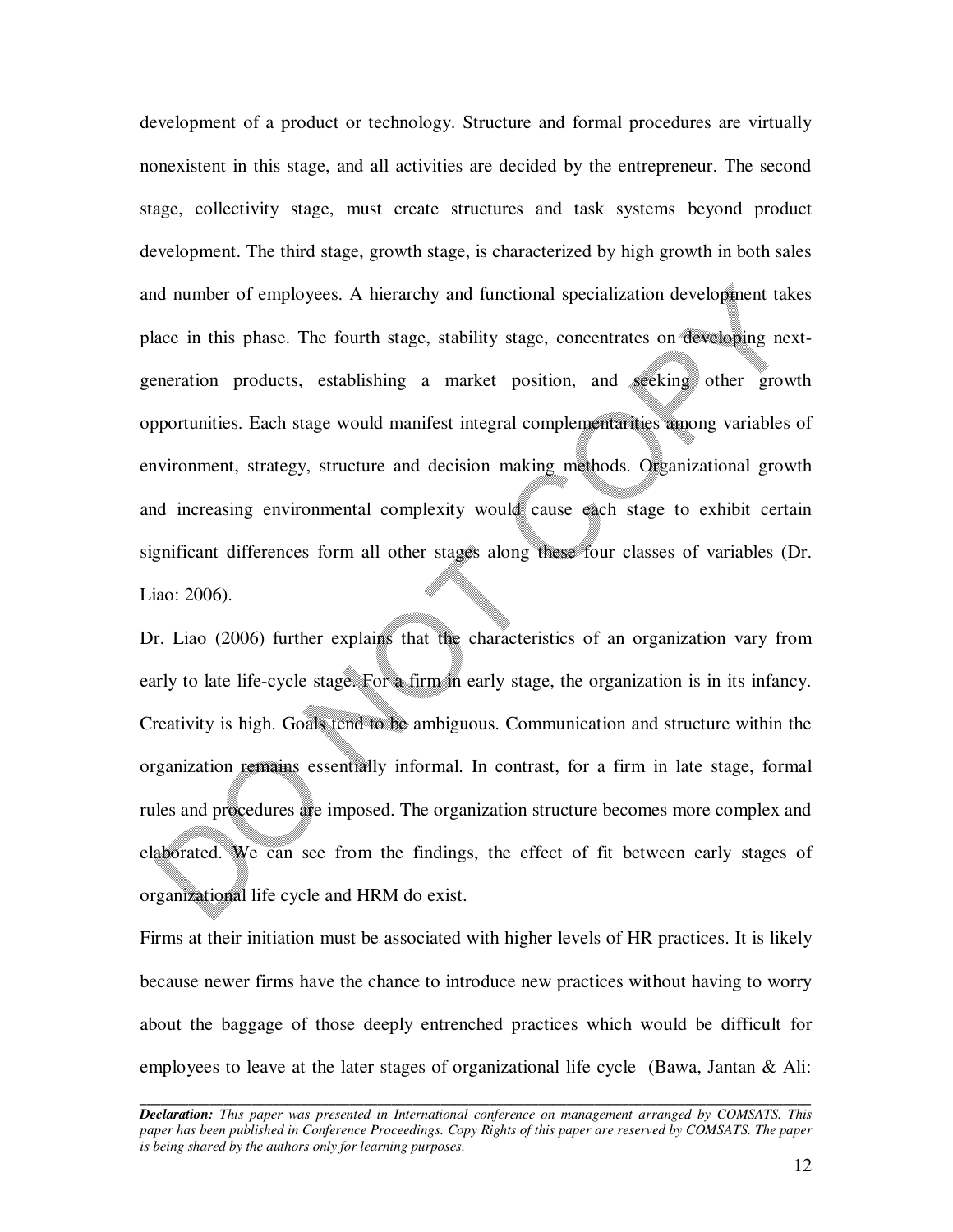2001). It is always difficult for the companies to bring in new policies because of the resistance by the uneducated old staff that enjoys management's favors. (Jamil: 2005). When HR department is developed at the maturity stage of a firm (when organization becomes medium or large) it becomes difficult to implement the HR policies and functions on the people within the organization. It is so, because the old employees, who are habitual of working in the informal management structures (self generated policies for their own comfort), do not accept it and show their resistance to the change which HR department is likely to bring. It is in the benefit of organizations, that a proper HR system be implemented in the early stage of the business, the existing and upcoming employees will understand the HR policies and procedures since start and they will not resist nor bypass in the later stages of firm development. Thus our third proposition is;

**Proposition # 3:** *HRM practices, if implemented in early stages of the organizational life cycle of small enterprises, are likely to curtail down the unhealthy resistance to change by the old incumbents of organization.* 

## **HRM in Small Enterprises of Pakistan:**

A majority of businesses in Pakistan (both local and foreign) have restructured their personnel divisions as Human Resource divisions. However, they do not provide information about what this change entails. HRM in Pakistan is passing through an embryonic stage. Most Pakistani organizations are following a piecemeal approach whereby only certain HR activities had been introduced in installments. Many organizations have adopted pay for performance and are making concerted attempts to expand the role of their training programs. Despite these efforts, most of these organizations suffer from lack of communication, a gap between managers' promises and

*Declaration: This paper was presented in International conference on management arranged by COMSATS. This paper has been published in Conference Proceedings. Copy Rights of this paper are reserved by COMSATS. The paper is being shared by the authors only for learning purposes.*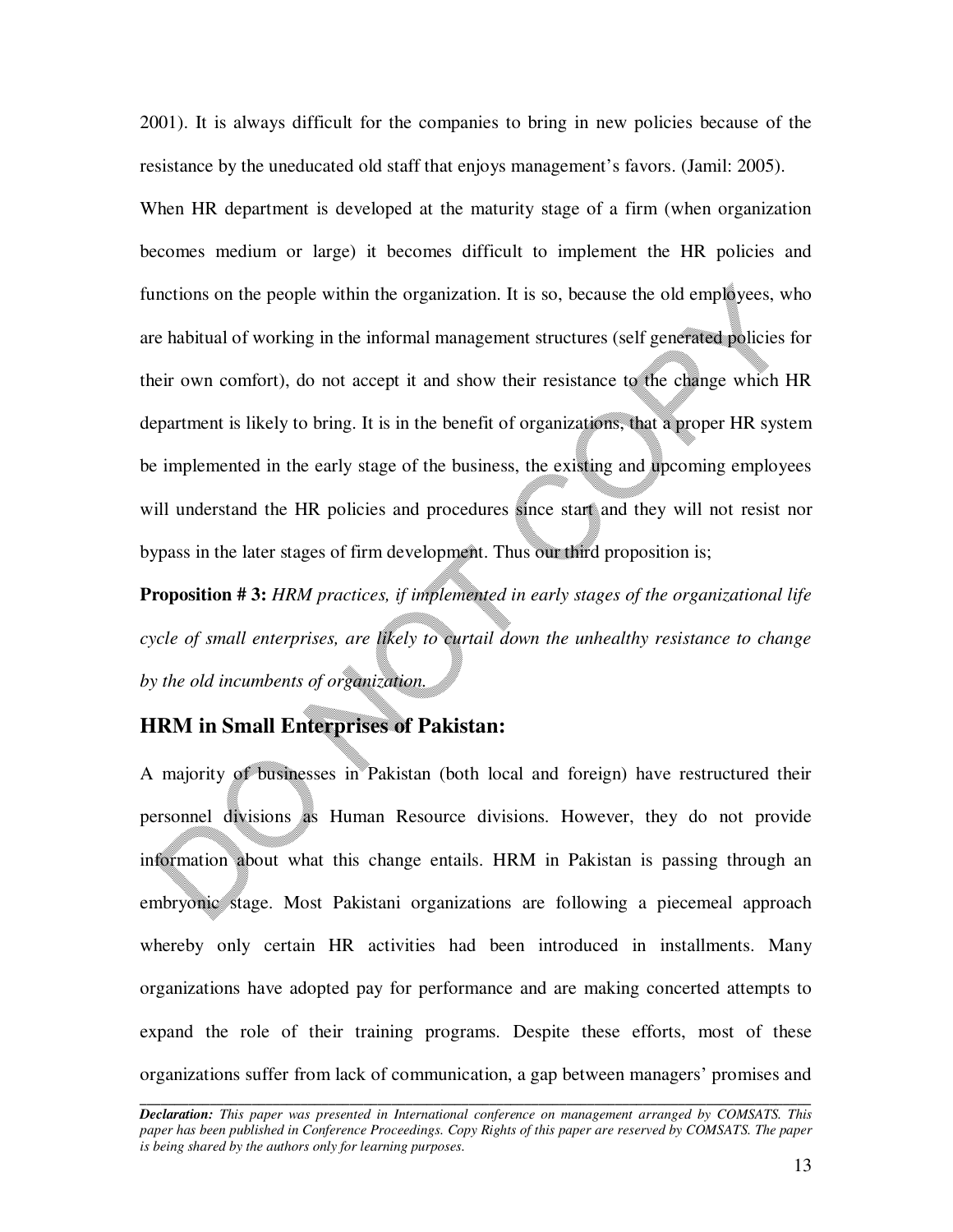implementation of policies and an inconsistency of HRM practices among employees and the centralized structure of the organizations. (Khilji: 2001)

There is a communication gap between management and employees. Typically, HR policies and practices are made in isolation; feedback from employees during formulation process or afterwards is not sought. Employees seldom know what decisions are being made at their HR departments as communication between employees and HR departments is kept to a minimum. The 'talk' of management does not always match their 'walk' (Khilji: 1999a). The other set of practices, mainly pursued by less successful and smaller local organizations lacks the initiative and promise exhibited by the Multinationals or large local companies in Pakistan. In the smaller firms of Pakistan, the social status of candidates often guides recruitment decisions. Training is considered an expense and is limited to bare minimum. Employees are assessed without any input from apraisee. The concept of feedback is alien to these organizations (Qureshi; 1995). "Though the companies in Pakistan have started recognizing the growing importance of HRM, yet very few are conceptualizing them in strategic terms. Many organizations have as a fashion titled their Personnel and Administration departments as HR department, while frequently practicing reactive HRM. The managers heading such departments are hardly trained in HRM techniques and practices. That's because most organizations have just to keep in line with the ongoing trend, have created HRM sections within the personnel. As a result their problems are compounded and opportunities missed. Thus on the whole we can say that the concept of HRM is still in its preliminary phase in Pakistan and in small business it is almost non existent" (Jamil: 2005). Yet HRM holds a promise for employees in Pakistan and is the way forward. Employees recognize the significant

*Declaration: This paper was presented in International conference on management arranged by COMSATS. This paper has been published in Conference Proceedings. Copy Rights of this paper are reserved by COMSATS. The paper is being shared by the authors only for learning purposes.*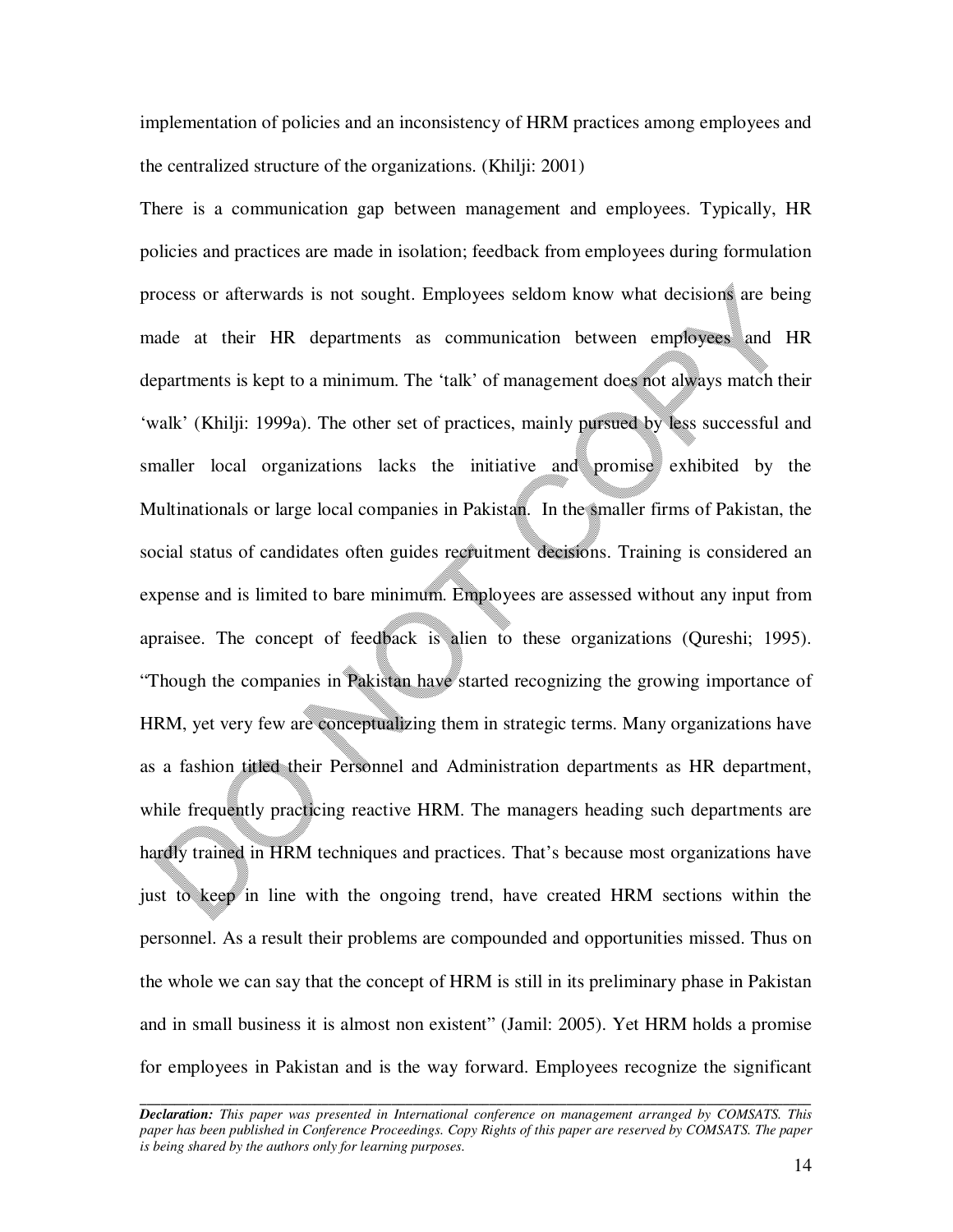role of HRM and appraise towards it. There seems to be a large amount of room for growth for HRM activities as the economy develops further (Khilji: 2001).

Human resource management in Pakistan as whole is at its infancy whereas it is totally nonexistent in the small enterprises of Pakistan, but it still has the room for development in Pakistani enterprises. If gets implemented in small enterprises of Pakistan, HRM will make them survive and grow; and the organizations will not face the resistance to change from the old employees, which they are likely to face in the later stages of firm development. The idea is that there are two variables 1) HRM and its practices, and 2) Small Enterprises; these two variables are combined together by discussing the benefits of Human resource management and its practices for the small enterprises. And in the light of these benefits and the present situation of HRM in Pakistan, the implementation of HRM and its practices in the small enterprises of Pakistan, has been suggested. Thus after discussing the significance of HRM practices for small enterprises of Pakistan, the following model has been developed.

**(Figure – 1: See exhibit # 1)** 

## **Conclusion:**

Worldwide, the field of human resource management has been ignorant in the context of small enterprises, both theoretically and practically. This paper addresses this issue by discussing the significance of HRM and its practices in small enterprises in general, and then conferring about it in the specific scene of Pakistan's small business environment. So it has been concluded that HRM practices are important for the success of small enterprises of Pakistan. Several implications for small business owners as well as academicians can be drawn from this analysis. Perhaps the most important practical

*Declaration: This paper was presented in International conference on management arranged by COMSATS. This paper has been published in Conference Proceedings. Copy Rights of this paper are reserved by COMSATS. The paper is being shared by the authors only for learning purposes.*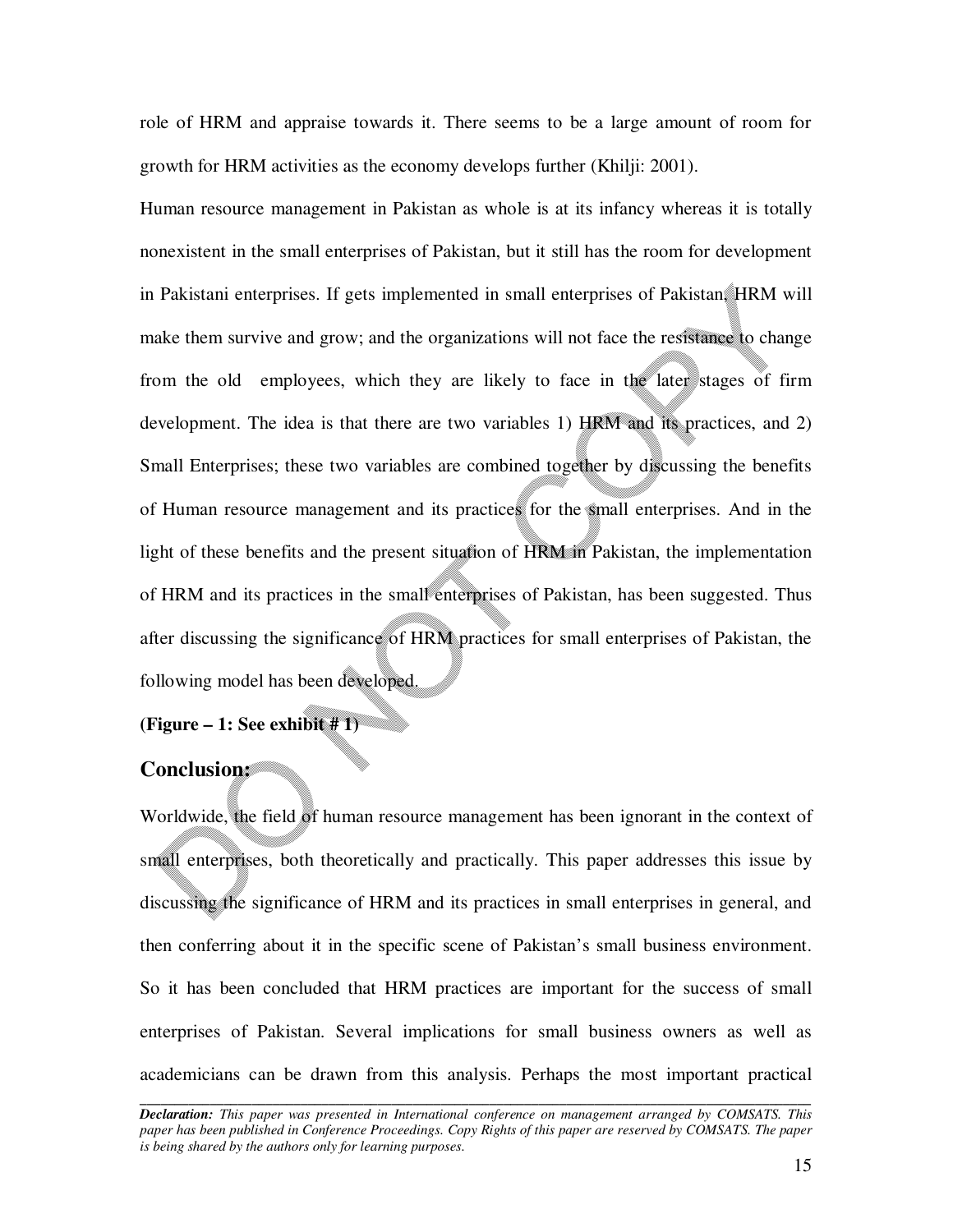implication of this research is that it suggests the entrepreneurs of small enterprises to implement the HRM in their firms. This can be done by hiring a professional HR manager or by the outsourcing the HRM activities to some HRM outsourcing or consultancy firms. Hay and Ross (1989) also suggested that "for an owner and a firm to succeed, help and information are needed from experts. According to their research, those who can best obtain this help also tend to achieve most success".

From an academic perspective, an important implication of this research is that this paper provides the basis for researchers to do the empirical researches in the area of HRM significance for small enterprises especially in the context of developing countries like Pakistan. Future studies in this area might also increase the HRM literature w.r.t. small enterprises and can become common in upcoming years, by having a direct and practical impact on the combination of HRM and small business environment.

*Declaration: This paper was presented in International conference on management arranged by COMSATS. This paper has been published in Conference Proceedings. Copy Rights of this paper are reserved by COMSATS. The paper is being shared by the authors only for learning purposes.*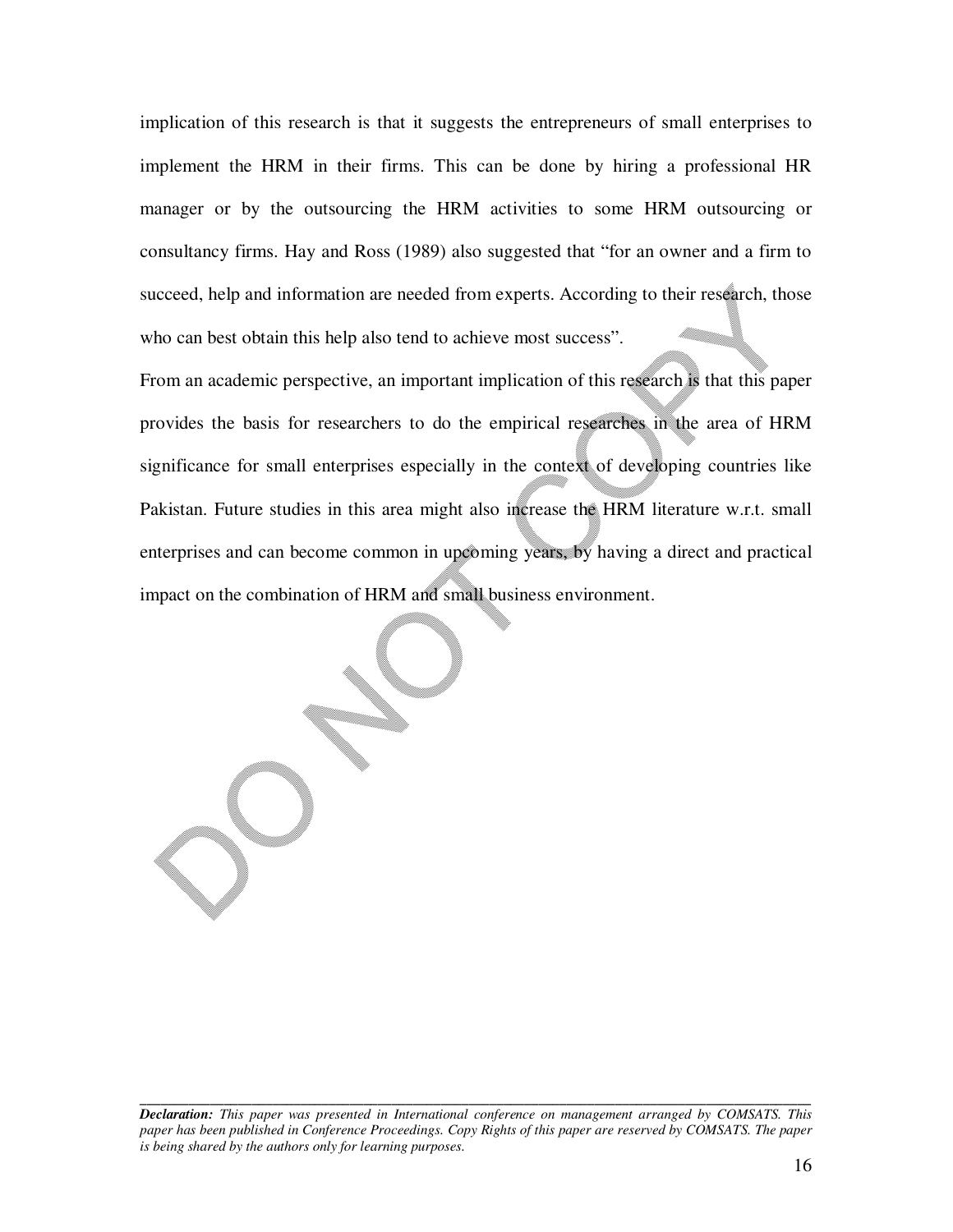## **Exhibit # 1**



*Declaration: This paper was presented in International conference on management arranged by COMSATS. This paper has been published in Conference Proceedings. Copy Rights of this paper are reserved by COMSATS. The paper is being shared by the authors only for learning purposes.*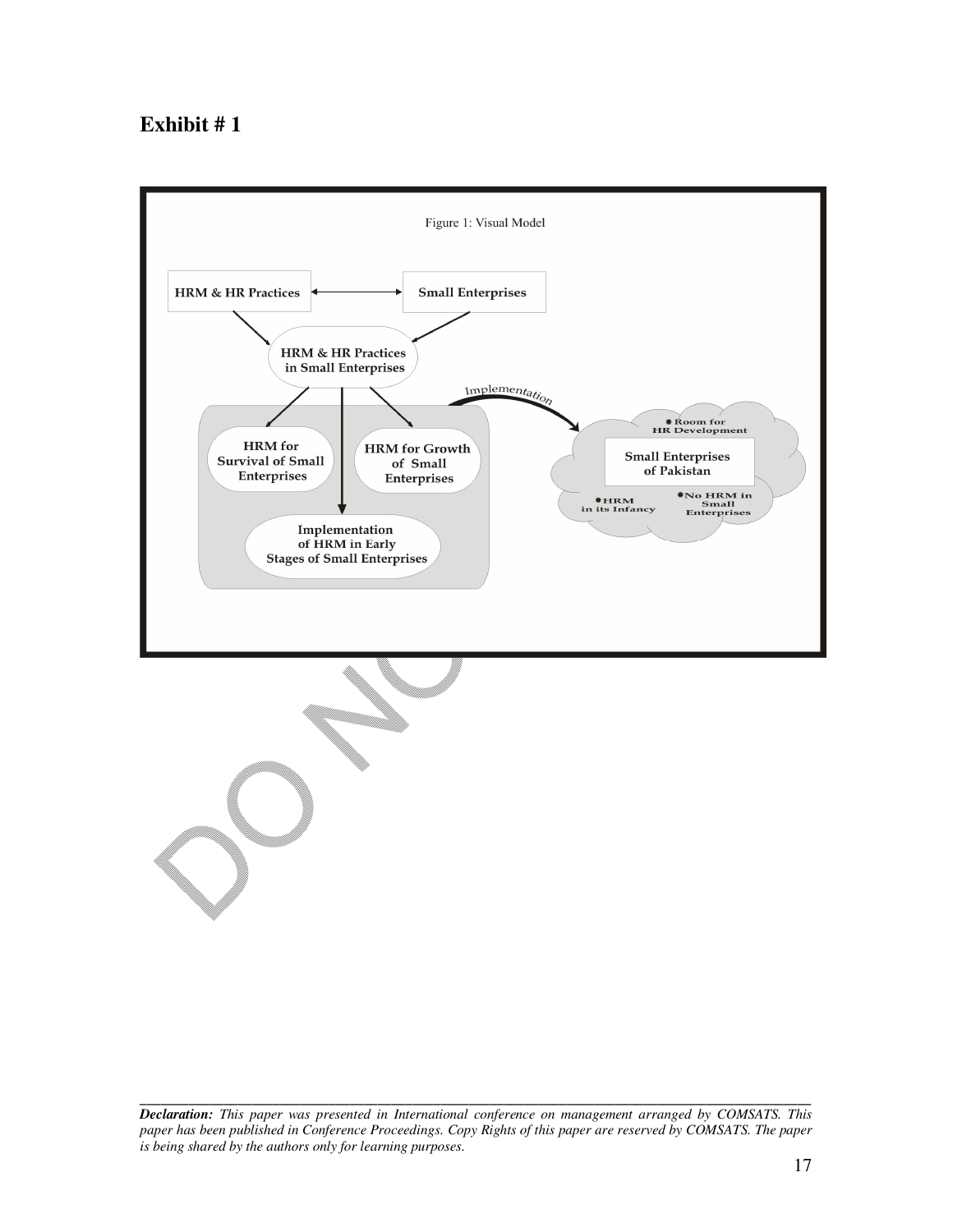## **References:**

Adler, R. S., and B. Borys (1996). "Two Types of Bureaucracy: Enabling and Coercive," *Administrative Science Quarterly,* 41(1), 61–89.

Arthur, J. B. (1994). Effects of Human Resource systems on manufacturing performance and turnover. *Academy of Management Journal*, 37(3), 670-687

Bacon, N., Ackers, P., Storey, J., Coates, D., (1996) It's a Small World: managing human resources in small businesses, *International Journal of Human Resource Management*, 7,  $(1): 82-100$ 

Baumback, C.M., (1988), How to Organize and Operate a Small Business, *Englewood Cliffs, NJ: Prentice Hall.* 

Bawa, M. A., Jantan, D. M., & Ali, D. J. (2001). HRM Practices in Small, Medium and Large Firms, *Malaysian Management Review*, 36(1).

Bruederl, J., Preisendoerfer, P., & Ziegler, R. (1992). Survival chances of newly founded business organizations. *American Sociological Review*, 57, 227–242.

Dr. Liao, Y. S. (2006), The Effect of Fit between Organizational Life Cycle and Human Resource Management Control on Firm Performance, *The Journal of American Academy of Business*, Cambridge, 8 (1), 192 - 196

Foulkes, Fred K., (1980), Personnel Policies in Large Non-Union Companies, *Englewood Cliffs, NJ: Prentice Hall.* 

Gilbert, J. & Jones, W.G. (1996) *'*How Do Small Businesses Manage Their Most Valuable Resource? A Study of HRM Practices in a Sample of New Zealand Small Businesses, Paper Presented to the Small Enterprise Association of Australia and New Zealand Conference, Perth.

Gilbert, J. & Jones, G. (1998). How do small businesses manage their most valuable resource? A study of HRM practices in a sample of New Zealand Small Businesses, Small Firm Performance: the value of Discipline, *A research publication of Association For Small Business & Entrepreneurship* at Small Business Advancement National Center - University of Central Arkansas

Retrieved From: http://www.sbaer.uca.edu/research/1998/ICSB/p002.htm

Gulbro, R. D., & Tucker, M. (1993), Small Firm Performance: the value of Discipline*, A research publication of Association For Small Business & Entrepreneurship* at Small Business Advancement National Center - University of Central Arkansas, Retrieved From: http://www.sbaer.uca.edu/research/ssbia/1993/pdf/03.pdf

*Declaration: This paper was presented in International conference on management arranged by COMSATS. This paper has been published in Conference Proceedings. Copy Rights of this paper are reserved by COMSATS. The paper is being shared by the authors only for learning purposes.*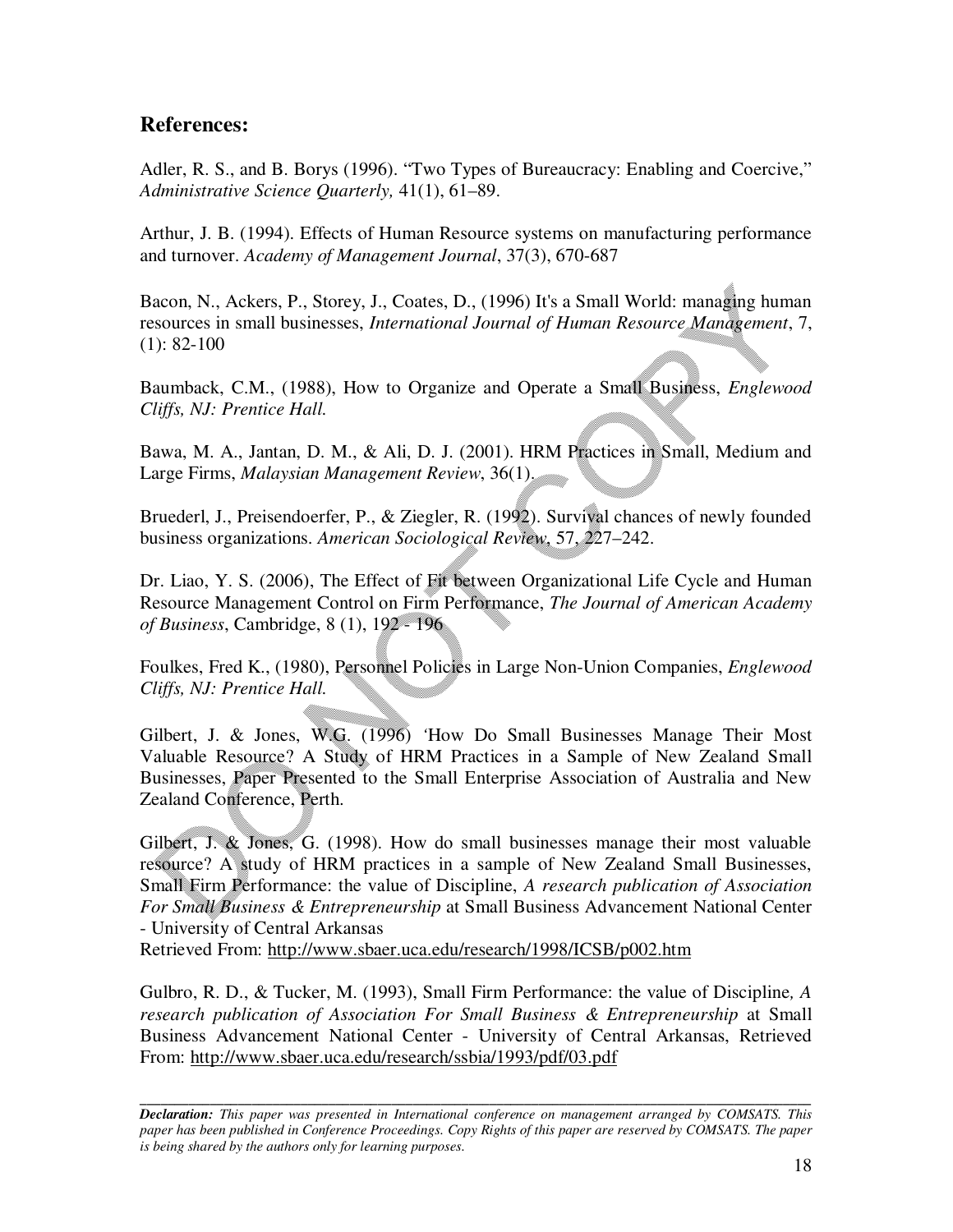Hay, R.K. and D.L. Ross, (1989), An Assessment of Success Factors of Non-urban Startup Firms Based Upon Financial Characteristics of Successful Versus Failed Firms, *Frontiers of Entrepreneurship Research,* 148-158.

Heneman, H. G. Ill, & Berkley, R. A. (1999). Applicant attraction practices and outcomes among small businesses. *Journal of Small Business Management, 37(\),* 53-74.

Heneman, R. L., Tansky, J. W., Camp, S. M., (2000), Human Resource Management Practices in Small and Medium-Sized Enterprises: Unanswered Questions and Future Research Perspectives, *Entrepreneurship Theory and Practice*, 11-26.

Hornsby, J. & Kuratko, D.( l990) 'Human Resource Management in Small Business: Critical Issues for the l990s', *Journal of Small Business Management* (July), 9-18.

Hornsby, J. & Kuratko, D.(2003), Human Resource Management in U.S. small Businesses: A replication and extension, *Journal of Developmental Entrepreneurship*, 8 (1), 73-92

Huselid, Mark, (1994), "Documenting HR's Effect on Company Performance," *HR Magazine,* 79-84.

Huselid, M. A., Jackson, S. E., & Schuler, R. S. (1997). Technical and Strategic human resource management effectiveness as determinants of firm performance. *Academy of Management journal,* 40(1), 171-188

Jamil, S. (2007). Human resource management — a fad in quandary. Published in Dawn Newspaper, June, 27, 2007 Retrieved from: http://www.dawn.com/2005/06/27/ebr10.htm

Khilji, S. E. (1999a), Management in Pakistan, in M. Warner *International Encyclopedia of Business and Management,* London: international Thomson Press.

Khilji, S. E. (2001). Article: Human Resource Management in Pakistan, pp. 102-120, Published in "Human Resource Management in Developing Countries", Compiled by: Pawan S. Budhwar, Yaw A. Debrah, A Routledge Publication - ISBN 0415343291

Kilmann, R.H., (1990, January), "A Completely Integrated Program for Creating and Maintaining Organizational Success," Organizational Dynamics, 5-19.

Kotey, B., & Slade, P., (2005), Formal Human Resource Management Practices in Small Growing Firms, Journal of Small Business Management, Vol. 43(1), pp. 16–40

Kok, J., Thurik, R., & Uhlaner, L., (2003). Professional HRM practices in Family ownedmanaged enterprises, SCALES Paper: N200319 - Electronic working Paper series of EIM

*Declaration: This paper was presented in International conference on management arranged by COMSATS. This paper has been published in Conference Proceedings. Copy Rights of this paper are reserved by COMSATS. The paper is being shared by the authors only for learning purposes.*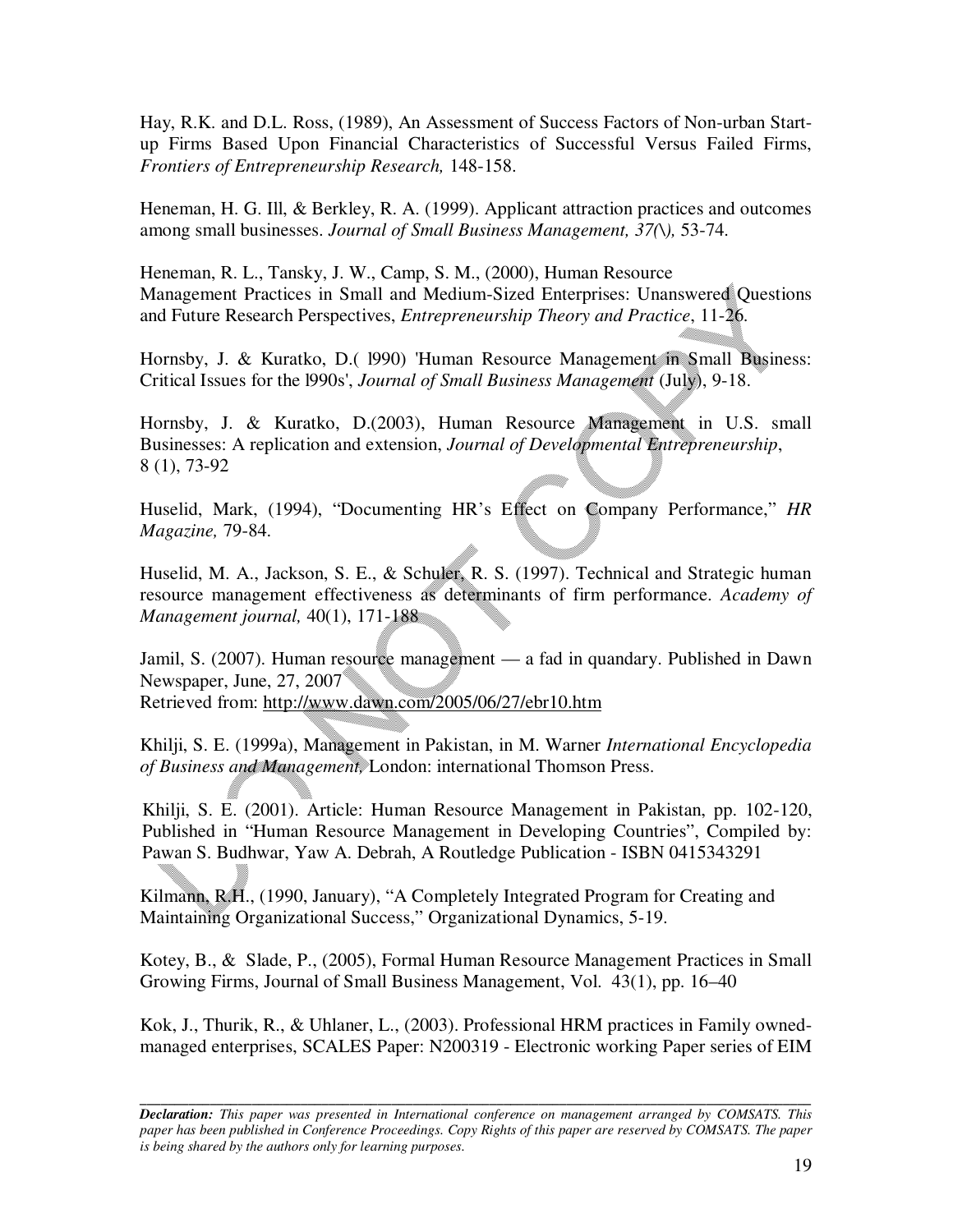Business and Policy Research, SME and Entrepreneurship Program of Netherlands Ministry of Economic Affairs.

Marlow, S. Patton, D, (1993), Managing the employment relationship in the small firm: Possibilities for human resource management*. International Small Business Journal*, 11(4), 57-64.

Milliman, J., Glinow, M. A. V., Nathan, M., (1991), Organizational Life Cycles and Strategic International Human Resource Management in Multinational Companies: Implications for Congruence Theory, *Academy of Management Review*, 16(2), 318-339.

Mulhern, A. (1995). The SME sector in Europe: A broad perspective. *Journal of Small Business Management*, 33(3), 83–87.

Perumalla, *V. S. (2000).* Profiles and HRM Practices of Small and Medium-scale Businesses in Atlanta, *School of Public Policy Georgia Institute of Technology*, Atlanta, Georgia

Retrieved from: http://www.cherry.gatech.edu/REFS/STUDENT/Perumalla-2000.PDF

Peterson, R.A., G. Kozmetsky, and N.M. Ridgway, (1983, Summer), "Perceived Causes of Small Business Failures: A Research Note," *American Journal of Small Business,* 8(1), 15-19.

Qureshi, Z. A. (1995), Impact of management practices on employee effectiveness in South Asia, in R. N. Kanungo (ed.) *New approaches to employee management, London: JAI Press*, Vol. 3.

Rauch, A. , Frese, M., & Utsch, A.: (2005), Effects of Human Capital and Long-Term Human Resources Development and Utilization on Employment Growth of Small-Scale Businesses: A Causal Analysis, *Journal of Entrepreneurship Theory and Practice*, 681- 698, 1042-2587, Copyright 2005 by Baylor University.

Schuler, R.S., (1987), Personnel and Human Resource Management. (3rd ed.). *St. Paul, MN: West Publishing Co.* 

Singh, T., Pathak, R. D., Kazmi, A., Sharma, B., & Terzioviski, M. :(2007). An empirical study of small business organizations in Fiji using a competency based framework. *South Asian Journal of Management*, Vol. 14(2), 7-35.

SMEDA Small Enterprise Definition (proposed under SME act of Pakistan) http://www.smeda.org/main.php?id=2 (accessed at:  $12<sup>th</sup>$  October, 2007)

*Declaration: This paper was presented in International conference on management arranged by COMSATS. This paper has been published in Conference Proceedings. Copy Rights of this paper are reserved by COMSATS. The paper is being shared by the authors only for learning purposes.*